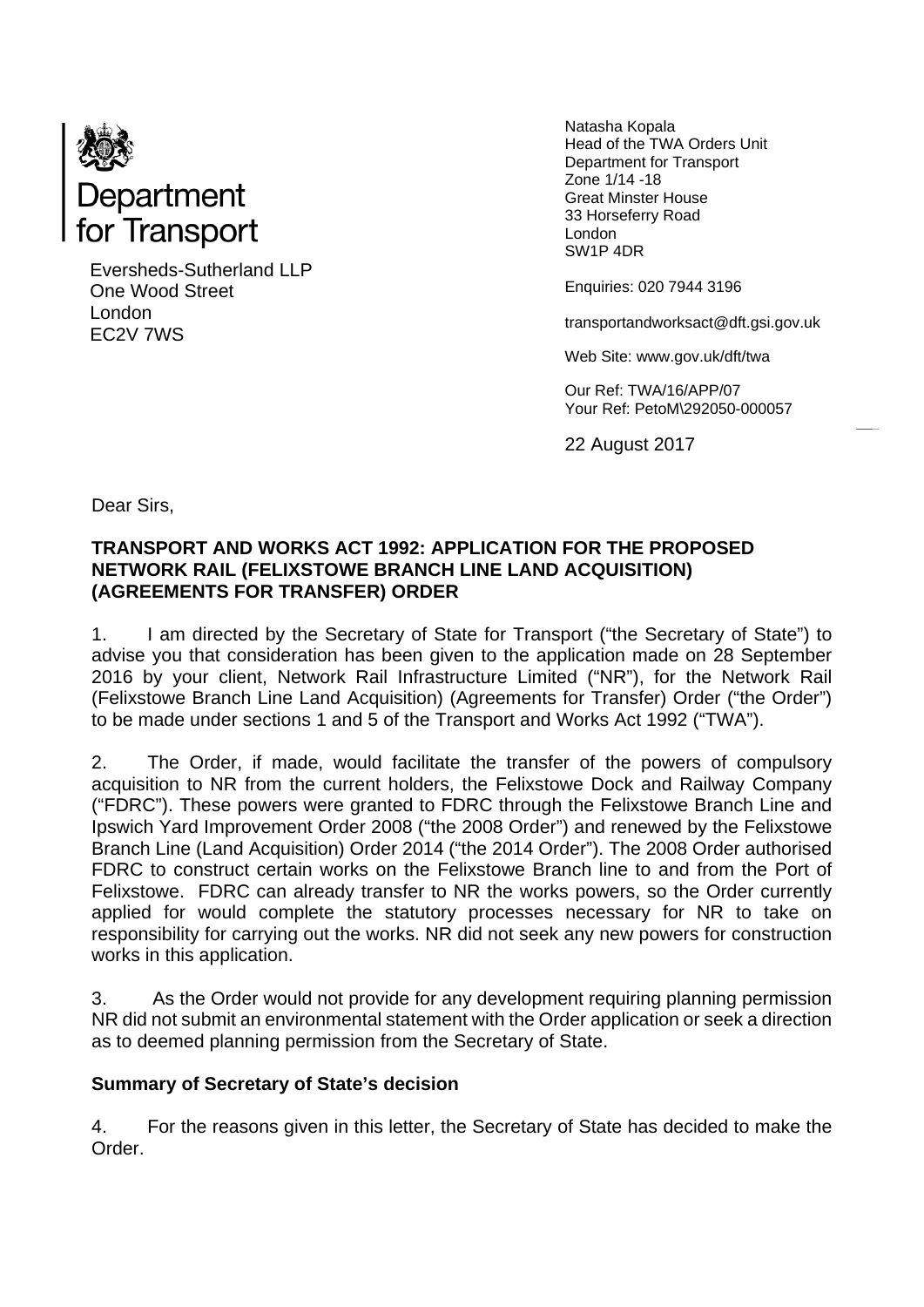# **The Order application**

5. In making this application, NR has complied with the publicity requirements of the Transport and Works (Applications and Objections Procedure) (England and Wales) Rules 2006. This included serving copies of the application and accompanying documents on the persons specified in those Rules and making the documents available for public inspection. As also required by those Rules, NR published notices giving information about the application and how to make representations.

6. In response to the application the Secretary of State received no objections and one letter of support from FDRC.

# **Purposes of the Order**

7. NR set out in their Statement of Aims, which accompanied the Order application, that the purpose of the Order was to extend the powers conferred under article 39 of the 2008 Order (which enables FDRC and NR to enter into agreements relating to the exercise of works powers conferred in that Order) so that they may also enter into agreements for the exercise of the related powers of compulsory acquisition.

8. The 2008 Order authorises FDRC to construct certain works which, if constructed, would increase freight capacity on the Felixstowe Branch Line to and from the Port of Felixstowe. It also authorised the compulsory acquisition of land required for the purposes of constructing those works. The 2014 Order renewed the compulsory acquisition powers conferred by the 2008 Order for the purposes of constructing the works authorised by that Order. In addition, the 2014 Order authorised the temporary possession of land for an alternative worksite to that authorised by the 2008 Order. Deemed planning permission was granted under section 90(2A) of the Town and Country Planning Act 1990 by the Secretary of State as part of the 2008 Order. One of the conditions of this permission was that development commenced no later than the expiration of five years beginning with the date the Order came into force. On 25 August 2010, Suffolk Coast District Council granted planning permission for the works identical to those previously approved by the Secretary of State as part of the 2008 Order but with a new time limit of 31 December 2018. Similarly, Ipswich Borough Council granted planning permission on 17 June 2010 also with a time limit of 31 December 2018.

9. If the Order is made, FDRC and NR intend to enter into agreements for the compulsory acquisition and temporary possession of the land authorised by the 2014 Order as well as for the construction of the works authorised by the 2008 Order (which were not time limited) for which that land is required.

# **Secretary of State's consideration and decision**

10. The Secretary of State has considered FDRC's reasons for making this application, and is satisfied that the powers in the Order to allow FDRC and NR to enter into agreements are required to enable NR to carry out the works authorised by the 2008 Order. The Secretary of State considers further that there is a compelling case in the public interest for granting these powers to facilitate this project and the increase in the number of trains that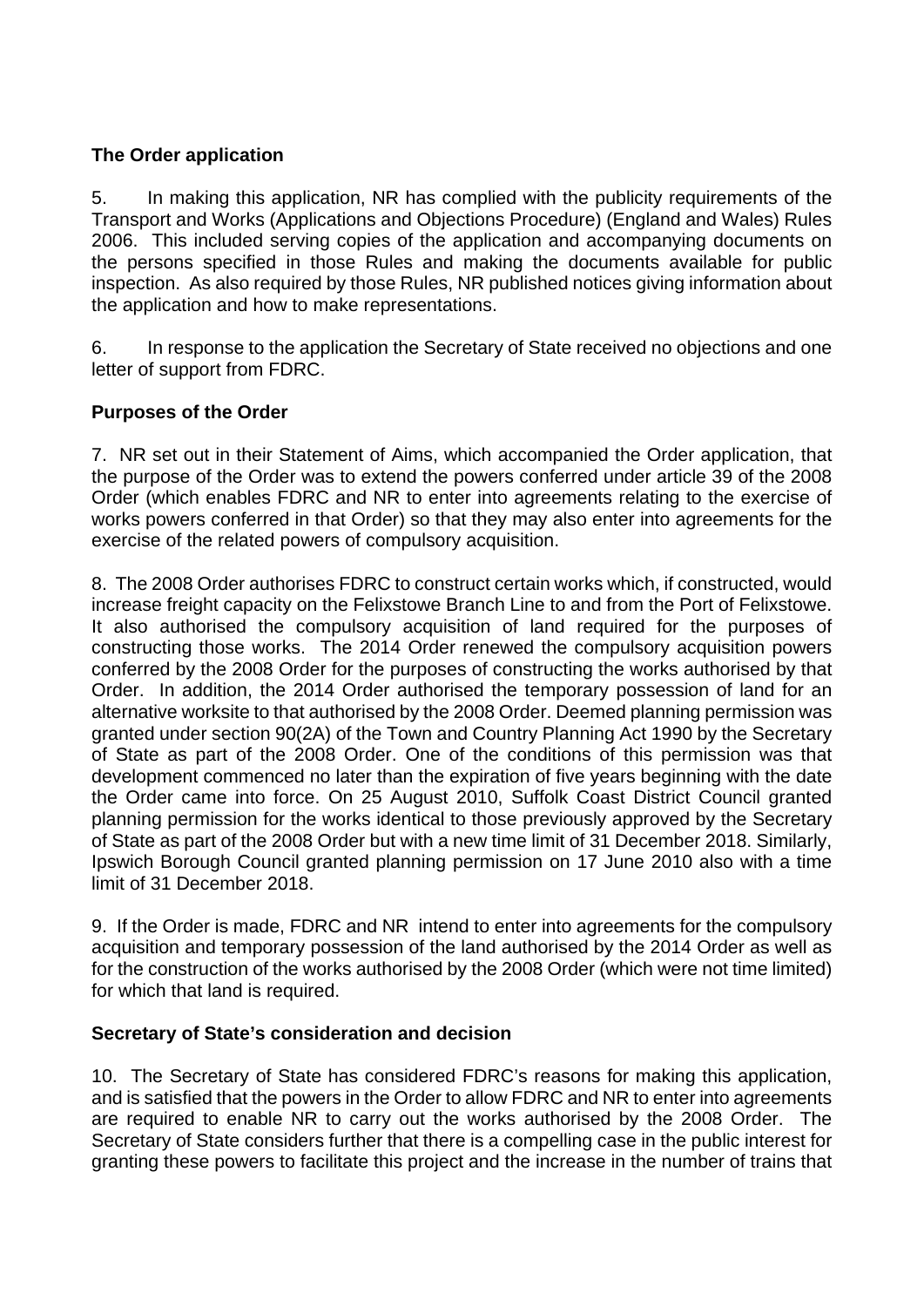can operate between Westerfield Junction and Felixstowe Port by the construction of a length of additional track.

11. The Secretary of State is further satisfied that the statutory procedures in connection with the application for and making of the Order have been followed. The Secretary of State notes that the proposed Order does not directly authorise the construction of works or the compulsory acquisition of land and that there are no costs associated with the implementation of the proposed Order. However the Secretary of State is satisfied that NR have confirmed that should they enter into agreement with FDRC under article 39 of the 2008 Order, as extended by the proposed Order, that the costs of implementing those works in the 2008 Order and the costs of acquiring land authorised in the 2014 Order have been secured. The Secretary of State has, therefore, decided to make the Order, subject to a number of minor drafting amendments which do not make a substantial change in proposals such as would require notification to affected persons under section 13(4) of the TWA.

### **Notice of determination**

12. This letter constitutes the Secretary of State's notice of determination to make the Order for the purposes of section 14(1)(a) and section 14(2) of the TWA. Your clients are required to publish a notice of determination in accordance with section 14(4) of the TWA.

#### **Challenge to decision**

13. The circumstances in which the Secretary of State's decision may be challenged are set out in the note attached at the Annex to this letter.

Yours faithfully,

**Natasha Kopala**